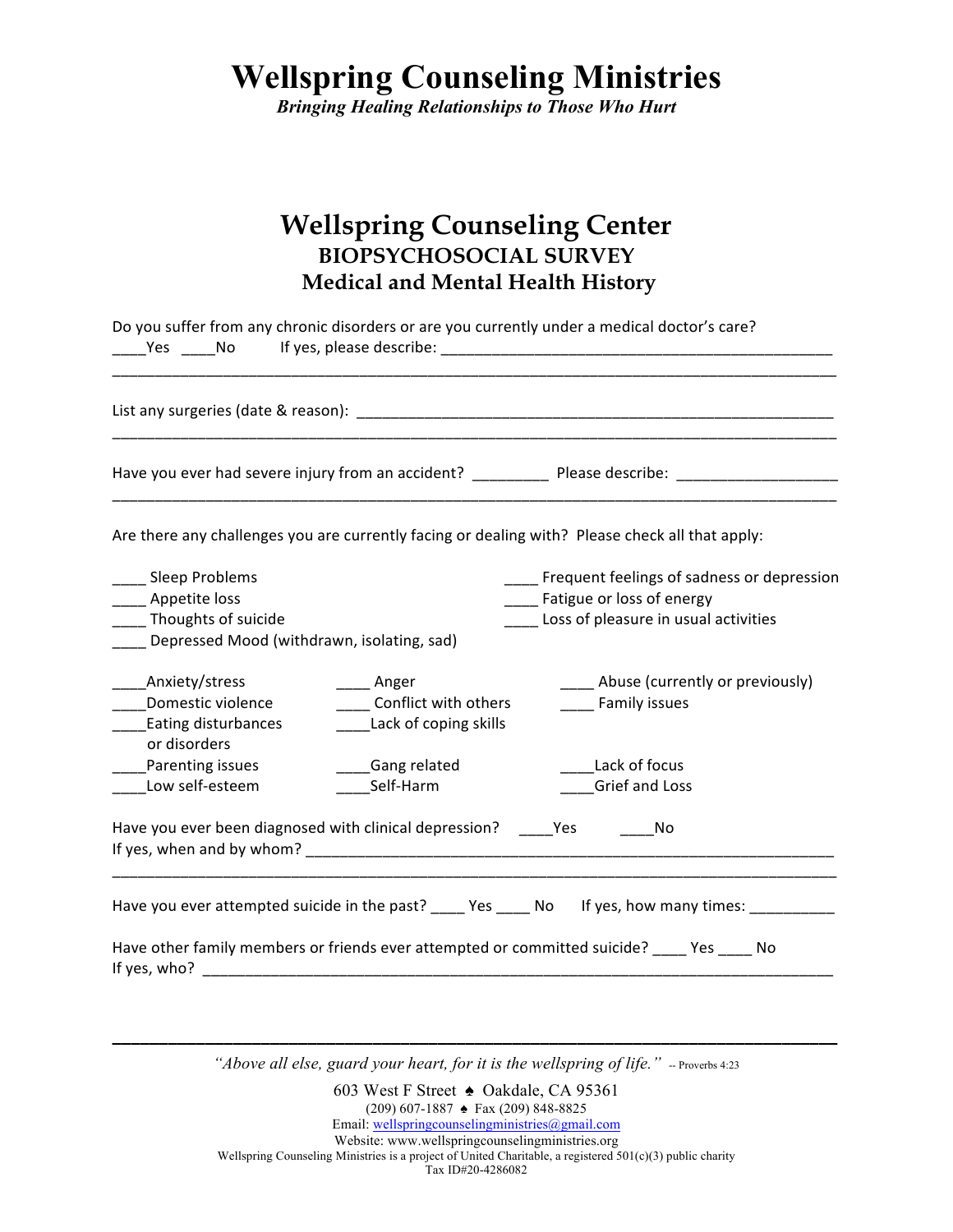*Bringing Healing Relationships to Those Who Hurt*

### **COUNSELING/PSYCHIATRIC HISTORY:**

Have you received counseling before? \_\_\_\_\_\_\_\_\_\_ Please describe: \_\_\_\_\_\_\_\_\_\_\_\_\_\_\_ \_\_\_\_\_\_\_\_\_\_\_\_\_\_\_\_\_\_\_\_\_\_\_\_\_\_\_\_\_\_\_\_\_\_\_\_\_\_\_\_\_\_\_\_\_\_\_\_\_\_\_\_\_\_\_\_\_\_\_\_\_\_\_\_\_\_\_\_\_\_\_\_\_\_\_\_\_\_\_\_\_\_\_\_\_ What was helpful or not helpful in that experience? \_\_\_\_\_\_\_\_\_\_\_\_\_\_\_\_\_\_\_\_\_\_\_\_\_\_\_\_\_\_\_\_\_\_\_\_\_\_\_\_\_\_\_\_\_\_\_\_\_\_\_\_\_\_\_\_\_\_\_\_\_\_\_\_\_\_\_\_\_\_\_\_\_\_\_\_\_\_\_\_\_\_\_\_\_ What are your expectations coming into counseling? \_\_\_\_\_\_\_\_\_\_\_\_\_\_\_\_\_\_\_\_\_\_\_\_\_\_\_\_\_\_\_\_\_\_\_\_\_\_\_\_\_\_ \_\_\_\_\_\_\_\_\_\_\_\_\_\_\_\_\_\_\_\_\_\_\_\_\_\_\_\_\_\_\_\_\_\_\_\_\_\_\_\_\_\_\_\_\_\_\_\_\_\_\_\_\_\_\_\_\_\_\_\_\_\_\_\_\_\_\_\_\_\_\_\_\_\_\_\_\_\_\_\_\_\_\_\_\_ Have you ever or are you currently seeing a Psychiatrist? \_\_\_\_\_\_\_\_\_\_\_\_\_\_Please describe: \_\_\_\_\_\_\_\_\_\_\_\_\_\_\_\_ \_\_\_\_\_\_\_\_\_\_\_\_\_\_\_\_\_\_\_\_\_\_\_\_\_\_\_\_\_\_\_\_\_\_\_\_\_\_\_\_\_\_\_\_\_\_\_\_\_\_\_\_\_\_\_\_\_\_\_\_\_\_\_\_\_\_\_\_\_\_\_\_\_\_\_\_\_\_\_\_\_\_\_\_\_ Have you ever been hospitalized for psychiatric care? \_\_\_\_\_\_\_\_\_\_\_\_\_ Please describe: \_\_\_\_\_\_\_\_\_\_\_\_\_\_\_\_\_\_\_\_\_\_\_\_\_ \_\_\_\_\_\_\_\_\_\_\_\_\_\_\_\_\_\_\_\_\_\_\_\_\_\_\_\_\_\_\_\_\_\_\_\_\_\_\_\_\_\_\_\_\_\_\_\_\_\_\_\_\_\_\_\_\_\_\_\_\_\_\_\_\_\_\_\_\_\_\_\_\_\_\_\_\_\_\_\_\_\_\_\_\_

Would you be willing for me to speak with your previous counselor or psychiatrist? Yes or No

### **TRAUMA:**

Were you ever personally subjected to, or did you ever witness, any type of trauma (mental, emotional, physical, or sexual in nature or something else you might consider traumatic)? \_\_\_\_\_\_\_

If your answer was "Yes," are there details about this trauma that you would feel comfortable sharing at this time? If so, please describe: \_\_\_\_\_\_\_\_\_\_\_\_\_\_\_\_\_\_\_\_\_\_\_\_\_\_\_\_\_\_\_\_\_\_\_\_\_\_\_\_\_\_\_\_\_\_\_\_\_\_\_\_\_\_\_\_\_\_\_\_\_\_\_\_\_\_\_\_\_\_\_\_\_\_\_\_\_\_\_\_\_\_\_\_\_

\_\_\_\_\_\_\_\_\_\_\_\_\_\_\_\_\_\_\_\_\_\_\_\_\_\_\_\_\_\_\_\_\_\_\_\_\_\_\_\_\_\_\_\_\_\_\_\_\_\_\_\_\_\_\_\_\_\_\_\_\_\_\_\_\_\_\_\_\_\_\_\_\_\_\_\_\_\_\_\_\_\_\_\_\_

\_\_\_\_\_\_\_\_\_\_\_\_\_\_\_\_\_\_\_\_\_\_\_\_\_\_\_\_\_\_\_\_\_\_\_\_\_\_\_\_\_\_\_\_\_\_\_\_\_\_\_\_\_\_\_\_\_\_\_\_\_\_\_\_\_\_\_\_\_\_\_\_\_\_\_\_\_\_\_\_\_\_\_\_\_

How do you feel this experience continues to affect you?

### **RISK SCREENING:**

Have you ever thought about or struggled with self-harm (i.e. cutting or other self-injurious behaviors? \_\_\_\_\_\_\_\_\_\_\_\_\_\_\_\_\_\_\_\_\_\_\_\_\_\_\_\_\_\_\_\_\_\_\_\_\_\_\_\_\_\_\_\_\_\_\_\_\_\_\_\_\_\_\_\_\_\_\_\_\_\_\_\_\_\_\_\_\_\_\_\_\_\_\_\_\_\_\_\_\_\_\_\_\_

\_\_\_\_\_\_\_\_\_\_\_\_\_\_\_\_\_\_\_\_\_\_\_\_\_\_\_\_\_\_\_\_\_\_\_\_\_\_\_\_\_\_\_\_\_\_\_\_\_\_\_\_\_\_\_\_\_\_\_\_\_\_\_\_\_\_\_\_\_\_\_\_\_\_\_\_\_\_\_\_\_\_\_\_\_ \_\_\_\_\_\_\_\_\_\_\_\_\_\_\_\_\_\_\_\_\_\_\_\_\_\_\_\_\_\_\_\_\_\_\_\_\_\_\_\_\_\_\_\_\_\_\_\_\_\_\_\_\_\_\_\_\_\_\_\_\_\_\_\_\_\_\_\_\_\_\_\_\_\_\_\_\_\_\_\_\_\_\_\_\_

Have you ever tried to commit suicide? How? Where? When? \_\_\_\_\_\_\_\_\_\_\_\_\_\_\_\_\_\_\_\_\_\_\_

What stopped you?

Do you currently have a plan for harming yourself? If so, what is your plan?

\_\_\_\_\_\_\_\_\_\_\_\_\_\_\_\_\_\_\_\_\_\_\_\_\_\_\_\_\_\_\_\_\_\_\_\_\_\_\_\_\_\_\_\_\_\_\_\_\_\_\_\_\_\_\_\_\_\_\_\_\_\_\_\_\_\_\_\_\_\_\_\_\_\_\_\_\_\_\_\_\_\_\_\_\_ Do you feel safe in your current living situation? Have you ever harmed or thought of harming another person? \_\_\_\_\_\_\_\_\_\_\_\_\_\_\_\_\_\_\_\_\_ Do you currently wish to harm someone? Who and how?

\_\_\_\_\_\_\_\_\_\_\_\_\_\_\_\_\_\_\_\_\_\_\_\_\_\_\_\_\_\_\_\_\_\_\_\_\_\_\_\_\_\_\_\_\_\_\_\_\_\_\_\_\_\_\_\_\_\_\_\_\_\_\_\_\_\_\_\_\_\_\_\_\_\_\_\_\_\_\_\_\_\_\_\_\_

*"Above all else, guard your heart, for it is the wellspring of life."* -- Proverbs 4:23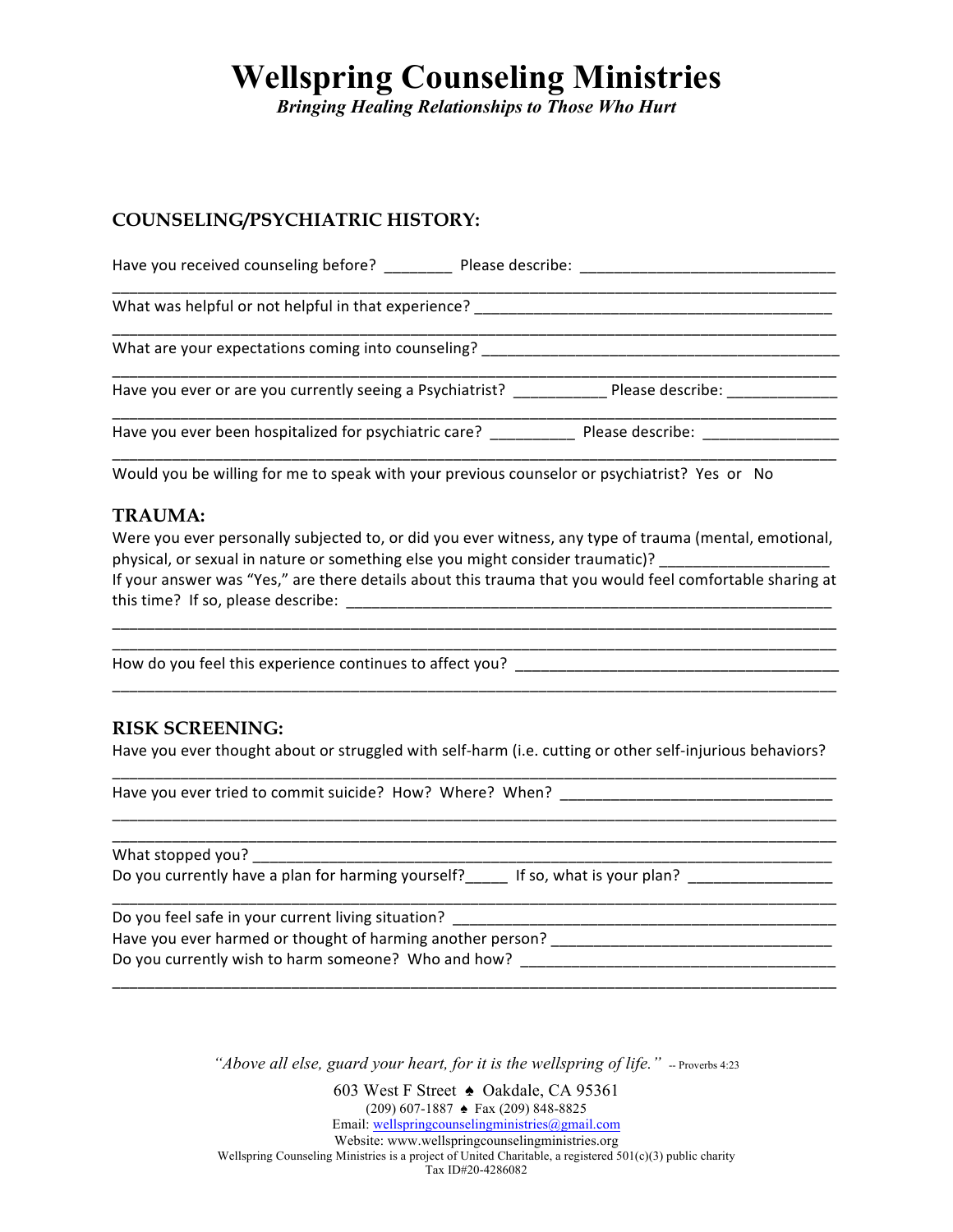*Bringing Healing Relationships to Those Who Hurt*

### **DRUG AND/OR ALCOHOL USE HISTORY:**

Are you currently taking any medication? \_\_\_\_Yes \_\_\_\_No If yes, please list the name and purpose for each: \_\_\_\_\_\_\_\_\_\_\_\_\_\_\_\_\_\_\_\_\_\_\_\_\_\_\_\_\_\_\_\_\_\_\_\_\_\_\_\_\_\_\_\_\_\_\_\_\_\_\_\_\_\_\_\_\_\_\_\_\_\_\_\_\_\_\_\_\_\_\_\_\_\_\_\_\_\_\_\_\_\_\_\_\_

\_\_\_\_\_\_\_\_\_\_\_\_\_\_\_\_\_\_\_\_\_\_\_\_\_\_\_\_\_\_\_\_\_\_\_\_\_\_\_\_\_\_\_\_\_\_\_\_\_\_\_\_\_\_\_\_\_\_\_\_\_\_\_\_\_\_\_\_\_\_\_\_\_\_\_\_\_\_\_\_\_\_\_\_\_ \_\_\_\_\_\_\_\_\_\_\_\_\_\_\_\_\_\_\_\_\_\_\_\_\_\_\_\_\_\_\_\_\_\_\_\_\_\_\_\_\_\_\_\_\_\_\_\_\_\_\_\_\_\_\_\_\_\_\_\_\_\_\_\_\_\_\_\_\_\_\_\_\_\_\_\_\_\_\_\_\_\_\_\_\_

#### Are you now, or have you ever used:

| Drug Name:                      | Currently<br>using | First use age | Last use age | Frequency | Amount |
|---------------------------------|--------------------|---------------|--------------|-----------|--------|
| Caffeine                        |                    |               |              |           |        |
| <b>Nicotine Cigarettes</b>      |                    |               |              |           |        |
| <b>Prescription Medications</b> |                    |               |              |           |        |
| Alcohol                         |                    |               |              |           |        |
| Meth/Amphetamines/Speed         |                    |               |              |           |        |
| Barbiturates/Downers            |                    |               |              |           |        |
| Cocaine/Crack Cocaine           |                    |               |              |           |        |
| Hallucinogens (i.e. LSD)        |                    |               |              |           |        |
| Inhalants (i.e. glue, gas)      |                    |               |              |           |        |
| Marijuana, Hashish              |                    |               |              |           |        |
| Opioids                         |                    |               |              |           |        |
| <b>PCP</b>                      |                    |               |              |           |        |

Please describe any other drug use:  $\Box$ 

**Modified CAGE** (Cut Back; Annoyed by; Guilty; Eye Opener or Ease Into):

Yes \_\_\_ No \_\_\_: Have you ever felt you should cut down on your drug/alcohol use?

Yes \_\_\_ No \_\_\_: Have people annoyed you by criticizing your drug/alcohol use?

Yes \_\_\_ No \_\_\_: Have you felt bad or guilty about your drug/alcohol use?

Yes \_\_\_ No \_\_\_: Have you ever used drugs/alcohol in the morning to steady your nerves or get rid of a hangover?

\_\_\_\_\_\_\_\_\_\_\_\_\_\_\_\_\_\_\_\_\_\_\_\_\_\_\_\_\_\_\_\_\_\_\_\_\_\_\_\_\_\_\_\_\_\_\_\_\_\_\_\_\_\_\_\_\_\_\_\_\_\_\_\_\_\_\_\_\_\_\_\_\_\_\_\_\_\_\_\_\_\_\_\_\_

"*Above all else, guard your heart, for it is the wellspring of life.*" -- Proverbs 4:23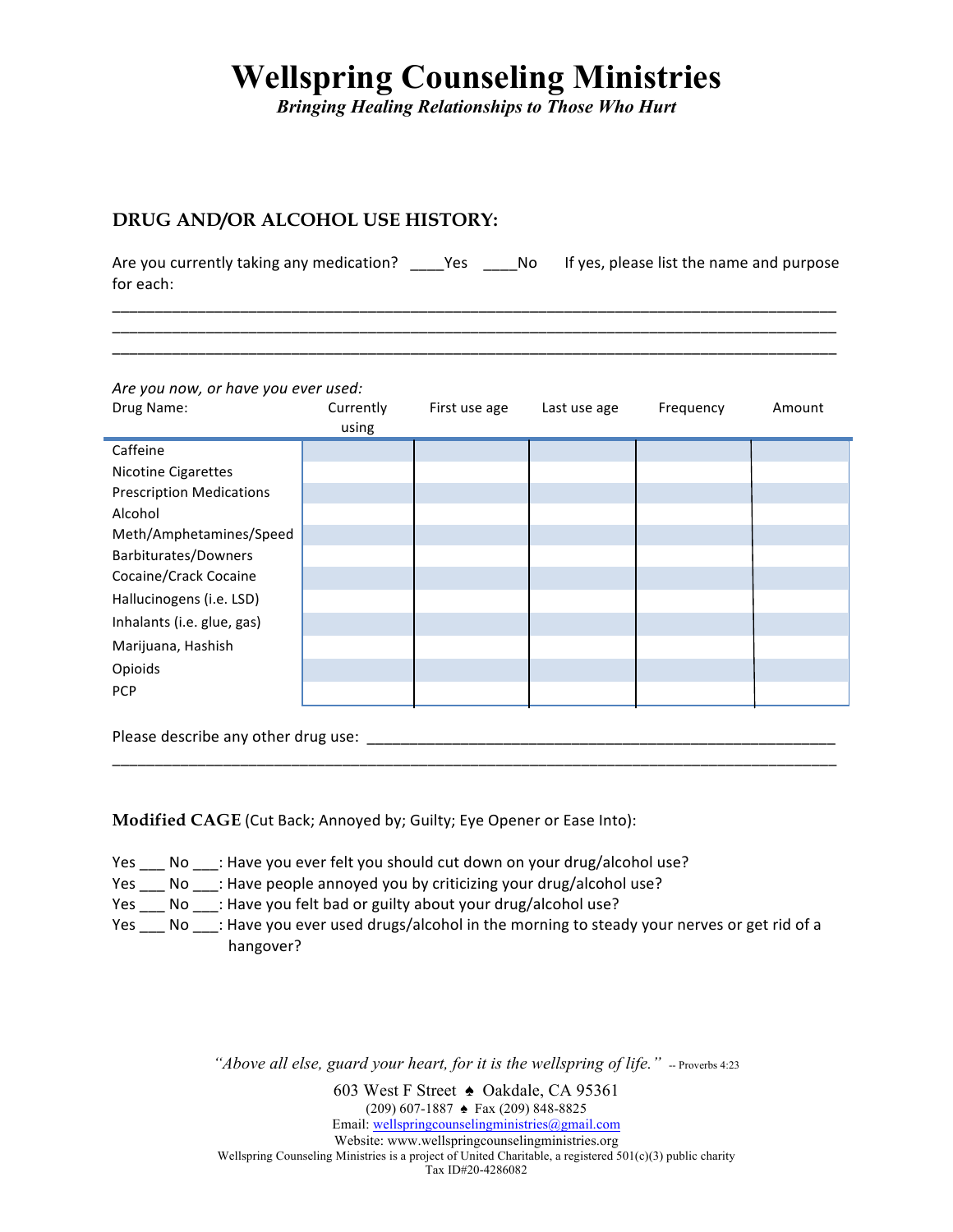*Bringing Healing Relationships to Those Who Hurt*

### **LEGAL INVOLVEMENT:**

| Are you currently in a custody dispute with the parent of your child/children? | Yes | Nο |
|--------------------------------------------------------------------------------|-----|----|
| *If yes, please provide a copy of the current child custody agreement.         |     |    |
| Please describe any other previous or current legal involvement:               |     |    |

\_\_\_\_\_\_\_\_\_\_\_\_\_\_\_\_\_\_\_\_\_\_\_\_\_\_\_\_\_\_\_\_\_\_\_\_\_\_\_\_\_\_\_\_\_\_\_\_\_\_\_\_\_\_\_\_\_\_\_\_\_\_\_\_\_\_\_\_\_\_\_\_\_\_\_\_\_\_\_\_\_\_\_\_\_ \_\_\_\_\_\_\_\_\_\_\_\_\_\_\_\_\_\_\_\_\_\_\_\_\_\_\_\_\_\_\_\_\_\_\_\_\_\_\_\_\_\_\_\_\_\_\_\_\_\_\_\_\_\_\_\_\_\_\_\_\_\_\_\_\_\_\_\_\_\_\_\_\_\_\_\_\_\_\_\_\_\_\_\_\_

## *Circle all that apply*:

|                                    | Parole (State, Federal) Probation (State, Federal, County) Conservatorship       |   |   |                                                                                                                                                                                                                                                                                                                                                    | Ward of the Court |
|------------------------------------|----------------------------------------------------------------------------------|---|---|----------------------------------------------------------------------------------------------------------------------------------------------------------------------------------------------------------------------------------------------------------------------------------------------------------------------------------------------------|-------------------|
| Incarcerated                       |                                                                                  |   |   | Child Protective Services (CPS) Child Welfare Services (CWS) Adult Protective Services (APS)                                                                                                                                                                                                                                                       |                   |
| Divorce                            | Child Custody Court Mediation Court Pending Adoption Pending                     |   |   |                                                                                                                                                                                                                                                                                                                                                    | None              |
|                                    |                                                                                  |   |   | Treatment Court Ordered? ___________                                                                                                                                                                                                                                                                                                               |                   |
| <b>SOCIAL:</b><br><b>Strengths</b> |                                                                                  |   |   | What do you see as your strengths/things you like about yourself? __________________________________                                                                                                                                                                                                                                               |                   |
|                                    | How satisfied overall are you currently in your life?                            |   |   |                                                                                                                                                                                                                                                                                                                                                    |                   |
| 1                                  | $\mathcal{P}$                                                                    | 3 | 4 | Totally Dissatisfied Somewhat Dissatisfied Satisfied Quite Satisfied Very Satisfied<br>5                                                                                                                                                                                                                                                           |                   |
| Cultural                           | How would you describe your cultural identity? _________________________________ |   |   | Please describe any cultural issues that contribute to your current reason for seeking treatment: ______                                                                                                                                                                                                                                           |                   |
| Spiritual                          |                                                                                  |   |   | <u> 1989 - Johann John Harry John Harry John Harry John Harry John Harry John Harry John Harry John Harry John Harry John Harry John Harry John Harry John Harry John Harry John Harry John Harry John Harry John Harry John Har</u><br>Do you current participate in any spiritual activities? ______________Please describe: ___________________ |                   |

"*Above all else, guard your heart, for it is the wellspring of life.*" -- Proverbs 4:23